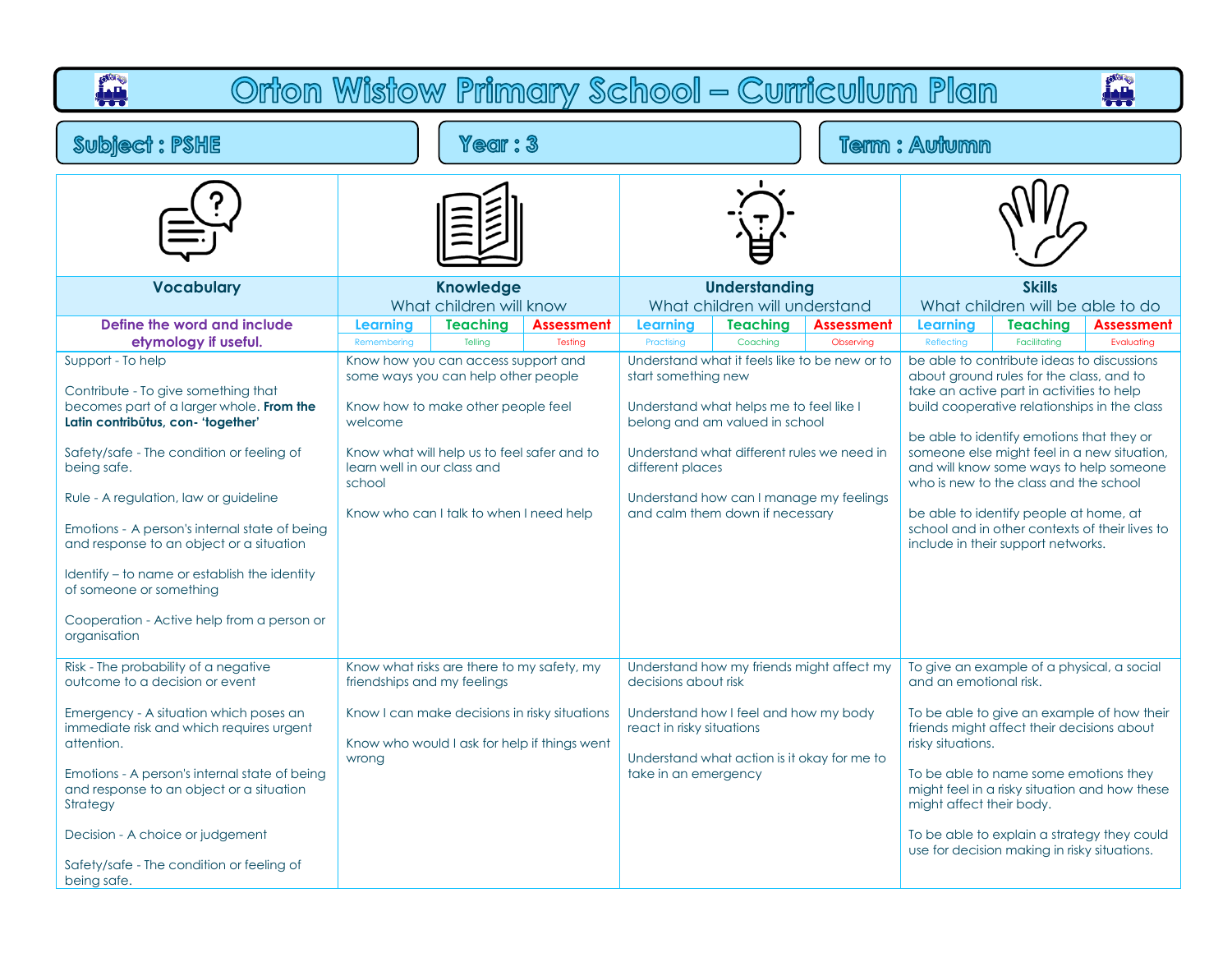OWPS Curriculum 2.0

| <b>Vocabulary</b>                                                                                                                                                                                                                                                                                                                                                                                                                                                           | <b>Knowledge</b><br>What children will know                                                                                                                                                                                        |                   | <b>Understanding</b><br>What children will understand |                                                                                                                                                                                                                                                                                                                          |                   | <b>Skills</b><br>What children will be able to do                                                                                                                                                                                                                                                                                                                                                                                                                                                                                                                                                                                                                                                                                                                                                                           |                                       |                   |  |
|-----------------------------------------------------------------------------------------------------------------------------------------------------------------------------------------------------------------------------------------------------------------------------------------------------------------------------------------------------------------------------------------------------------------------------------------------------------------------------|------------------------------------------------------------------------------------------------------------------------------------------------------------------------------------------------------------------------------------|-------------------|-------------------------------------------------------|--------------------------------------------------------------------------------------------------------------------------------------------------------------------------------------------------------------------------------------------------------------------------------------------------------------------------|-------------------|-----------------------------------------------------------------------------------------------------------------------------------------------------------------------------------------------------------------------------------------------------------------------------------------------------------------------------------------------------------------------------------------------------------------------------------------------------------------------------------------------------------------------------------------------------------------------------------------------------------------------------------------------------------------------------------------------------------------------------------------------------------------------------------------------------------------------------|---------------------------------------|-------------------|--|
| Define the word and include                                                                                                                                                                                                                                                                                                                                                                                                                                                 | <b>Teaching</b><br><b>Learning</b>                                                                                                                                                                                                 | <b>Assessment</b> | <b>Learning</b>                                       | <b>Teaching</b>                                                                                                                                                                                                                                                                                                          | <b>Assessment</b> | Learning                                                                                                                                                                                                                                                                                                                                                                                                                                                                                                                                                                                                                                                                                                                                                                                                                    | <b>Teaching</b>                       | <b>Assessment</b> |  |
| etymology if useful.<br>Bullying - deliberately hurtful behaviour,<br>repeated over a period of time, where it is<br>difficult for those being bullied to defend<br>themselves.<br>Assertiveness - Boldly self-assured; confident<br>without being aggressive<br>Strategy - A plan of action intended to<br>accomplish a specific goal.<br>Technique - a method of achieving<br>something or carrying something out,<br>especially one requiring some skill or<br>knowledge | Telling<br>Remembering<br>Know what the key characteristics and<br>forms of bullying are<br>Know that bullying occurs when a person or<br>group of people feel the need to have<br>power over another person or group of<br>people | Testina           | Practising<br>cyberbullying<br>family life            | Coaching<br>Understand that bullying is deliberately<br>hurtful behaviour and be able to give a<br>range of examples of different forms of<br>bullying including simple forms of<br>Understand that sometimes people are<br>bullied because of issues relating to their<br>identity e.g. ethnicity, religion, culture or | Observing         | Reflecting<br>Facilitating<br>Evaluating<br>To be able to suggest ways of reducing risk<br>in everyday situations and recognise ways<br>of preventing accidents.<br>To be able to name some people they<br>could ask for help in a risky situation.<br>To be able to recognise an emergency<br>and suggest suitable action.<br>To be able to describe the feelings of those<br>involved in bullying including those who<br>bully others.<br>To be able to describe and demonstrate a<br>number of assertiveness techniques when<br>responding to bullying and be starting to<br>show that they can support a child in a<br>bullying situation.<br>To be able to provide reasons for why<br>bullying may occur in certain parts of the<br>school and suggest a range of strategies to<br>make the school a safer place where |                                       |                   |  |
| Budget - The amount of money or resources<br>avaiable for a particular activity or time-<br>frame.                                                                                                                                                                                                                                                                                                                                                                          | Know what different ways there are to earn<br>and spend money<br>Know that we receive money through a                                                                                                                              |                   | budgeting mean                                        | Understand what saving, spending and<br>Understand how to decide what to spend                                                                                                                                                                                                                                           |                   | To manage money effectively in real life<br>situations.<br>To make financial decisions based on your                                                                                                                                                                                                                                                                                                                                                                                                                                                                                                                                                                                                                                                                                                                        |                                       |                   |  |
| Manage - To direct or be in charge of.                                                                                                                                                                                                                                                                                                                                                                                                                                      | variety of means, including paid work.                                                                                                                                                                                             |                   | way to pay                                            | money on and choose the best                                                                                                                                                                                                                                                                                             |                   | need                                                                                                                                                                                                                                                                                                                                                                                                                                                                                                                                                                                                                                                                                                                                                                                                                        | own financial situation and community |                   |  |
| Effective - To produce a required outcme<br>Debt - The state or condition of owing<br>something to another.<br>Charity - An organization, the objective of<br>which is to carry out a charitable purpose.<br>The goods or money given to those in<br>need.                                                                                                                                                                                                                  | Know ways to keep money safe, including<br>saving it.<br>Know about the work of a charity and why<br>we might need it<br>Know that we make choices about<br>spending for many different reasons.                                   |                   | world.                                                | Understand that some of the ways we use<br>money can make it grow or involve risk.<br>Understand that the choices we make<br>affect us, our communities and the wider                                                                                                                                                    |                   |                                                                                                                                                                                                                                                                                                                                                                                                                                                                                                                                                                                                                                                                                                                                                                                                                             |                                       |                   |  |

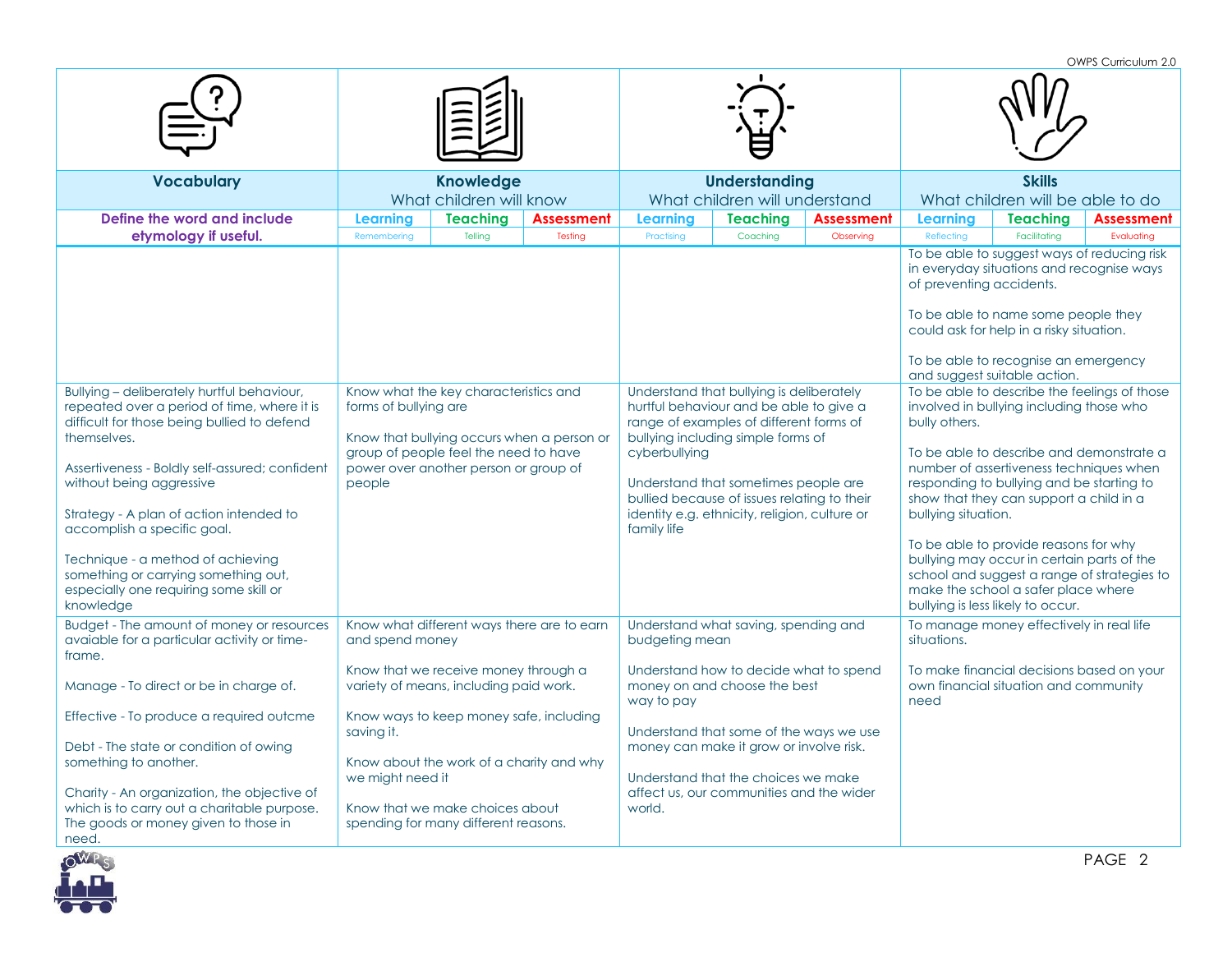|                                                                                                            |                         |                 |            |                               |                                                                                       |                                          |                                  |                 | OWPS Curriculum 2.0 |
|------------------------------------------------------------------------------------------------------------|-------------------------|-----------------|------------|-------------------------------|---------------------------------------------------------------------------------------|------------------------------------------|----------------------------------|-----------------|---------------------|
|                                                                                                            |                         |                 |            |                               |                                                                                       |                                          |                                  |                 |                     |
| <b>Vocabulary</b>                                                                                          | <b>Knowledge</b>        |                 |            | <b>Understanding</b>          |                                                                                       |                                          | <b>Skills</b>                    |                 |                     |
|                                                                                                            | What children will know |                 |            | What children will understand |                                                                                       |                                          | What children will be able to do |                 |                     |
| Define the word and include                                                                                | Learnina                | <b>Teaching</b> | Assessment | Learnina                      | <b>Teaching</b>                                                                       | Assessment                               | Learning                         | <b>Teaching</b> | <b>Assessment</b>   |
| etymology if useful.                                                                                       | Remembering             | Telling         | Testing    | Practising                    | Coaching                                                                              | Observing                                | Reflecting                       | Facilitating    | Evaluating          |
| Savings - A reduction in cost or expenditure.<br>Something (usually money) that is kept for<br>the future. |                         |                 |            |                               | value and meaning to different people at<br>different times and in different cultures | Understand that money may have different |                                  |                 |                     |

Orton Wistow Primary School - Curriculum Plan

Year: 3

| <b>Vocabulary</b>                                                                                                                                                                                                                                                                                                                                                               | <b>Knowledge</b><br>What children will know     |                                                                                                                                                                                                            |                   | <b>Understanding</b><br>What children will understand |                                                                                                                                                                                                                                                          |                                                                                          | <b>Skills</b><br>What children will be able to do                                                                                                                                                                                                                                   |                 |                   |
|---------------------------------------------------------------------------------------------------------------------------------------------------------------------------------------------------------------------------------------------------------------------------------------------------------------------------------------------------------------------------------|-------------------------------------------------|------------------------------------------------------------------------------------------------------------------------------------------------------------------------------------------------------------|-------------------|-------------------------------------------------------|----------------------------------------------------------------------------------------------------------------------------------------------------------------------------------------------------------------------------------------------------------|------------------------------------------------------------------------------------------|-------------------------------------------------------------------------------------------------------------------------------------------------------------------------------------------------------------------------------------------------------------------------------------|-----------------|-------------------|
| Define the word and include                                                                                                                                                                                                                                                                                                                                                     | <b>Learning</b>                                 | <b>Teaching</b>                                                                                                                                                                                            | <b>Assessment</b> | <b>Learning</b>                                       | <b>Teaching</b>                                                                                                                                                                                                                                          | <b>Assessment</b>                                                                        | <b>Learning</b>                                                                                                                                                                                                                                                                     | <b>Teaching</b> | <b>Assessment</b> |
| etymology if useful.                                                                                                                                                                                                                                                                                                                                                            | Remembering                                     | Tellina                                                                                                                                                                                                    | Testing           | Practising                                            | Coaching                                                                                                                                                                                                                                                 | Observing                                                                                | Reflecting                                                                                                                                                                                                                                                                          | Facilitating    | Evaluating        |
| <b>Individuality</b> - characteristics that<br>contribute to the differentiation or<br>distinction of someone or something from a<br>group of otherwise comparable identity.<br><b>Special</b> – Distinguished by a unique or<br>unusual quality.<br><b>Fear</b> – A strong, uncontrollable, unpleasant<br>emotion or feeling caused by actual or<br>perceived danger or threat | people<br>emotions<br>the way I and others feel | Know what is special about me and other<br>Know how can I communicate my<br>Know how to cope with difficult emotions<br>Know how to deal with fears and worries<br>Know how my actions and emotions affect |                   | feelings                                              | Understand that how they feel can affect<br>how they approach and tackle tasks and<br>Understanding the 'fight or flight' response<br>and how this can affect behaviour.<br>Understand that there is a link between<br>thoughts, feelings and behaviour. | have some strategies for remaining positive<br>Understand how to care for other people's | To be able to recognise and communicate<br>how they are feeling.<br>To be able to recognise and describe<br>feelings in others, using non-verbal as well<br>as spoken cues.<br>To demonstrate strategies to deal with their<br>own strong emotions and with feeling<br>overwhelmed. |                 |                   |



**ALL** 

Subject: PSHE

**IH** 

Term : Spring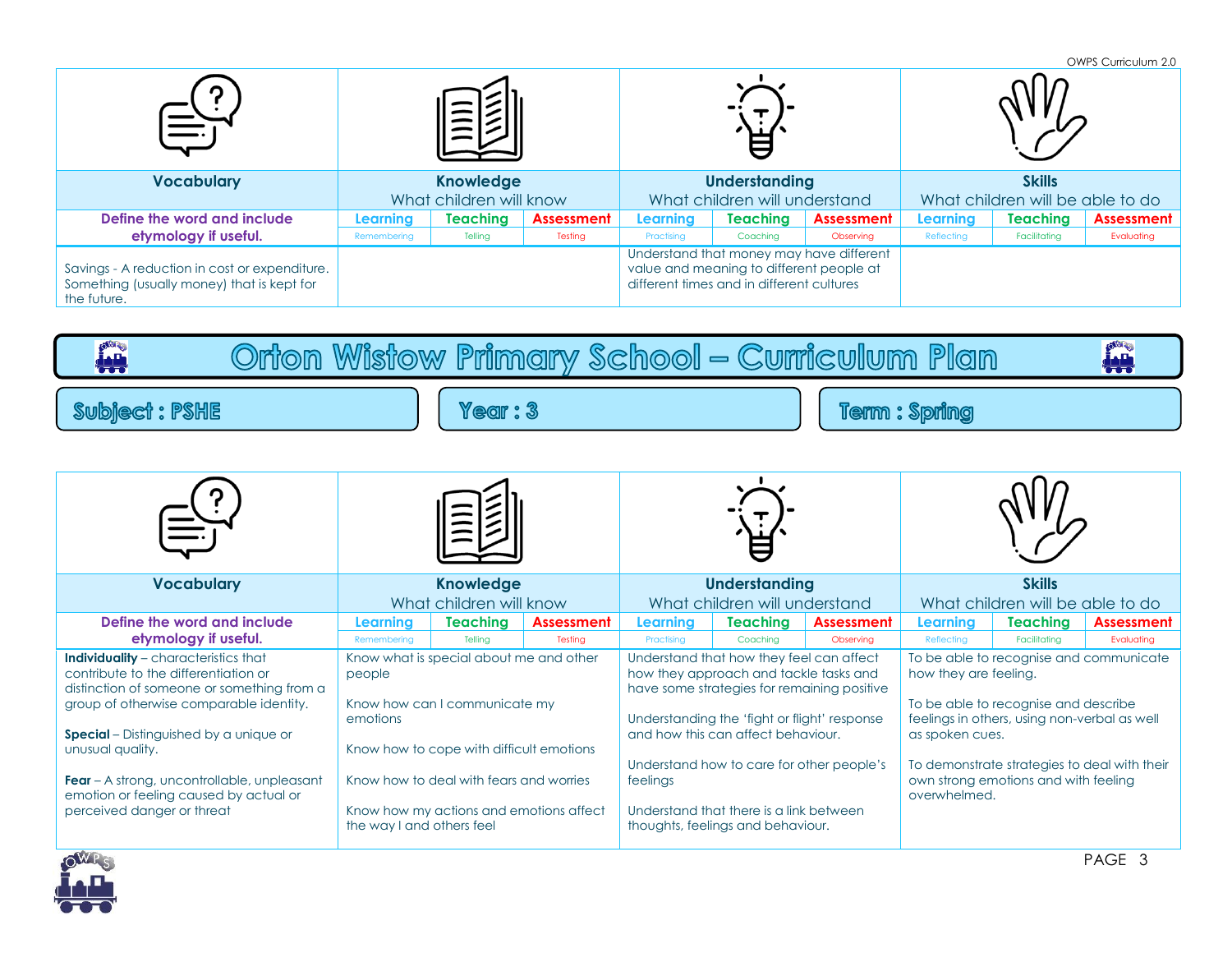OWPS Curriculum 2.0 **Vocabulary Knowledge** What children will know **Understanding** What children will understand **Skills** What children will be able to do **Define the word and include etymology if useful. Learning Teaching Assessment Learning Teaching Assessment Learning Teaching Assessment** Remembering | Telling | Testing | Practising | Coaching | Observing | Reflecting | Facilitating | Evaluating **Worry** – To be troubled; to give way to mental anxiety or doubt **Non-verbal** – communication in a form other than written or spoken words, such as gestures, facial expressions or body language. **Assertive** – Boldly self-assured; confident without being aggressive. **Emotions** – A person's internal state of being based on physical state **Problem solving – Resolving a difficulty** Know what it feels and looks like to be assertive and when it might be appropriate. To begin to use the problem solving process, sometimes independently, and have some strategies to solve a problem. **Healthy – Unhealthy – Diet** – The food and drink a person or animal consumes. **Exercise** – Activity intended to improve physical and mental, strength and fitness. **Illness** – A state of bad health or disease **Disease** – An abnormal condition of a human, animal or plant **Spread** – To become more widely present. **Prevent -** To anticipate the need to stop an outcome and act on it **Hygiene** – Those conditions and practices that promote and preserve health Know that they can make choices which are healthy or unhealthy and reflect on their own lifestyle. Know that a healthy lifestyle involves choosing a range of activities, some of which will be more active than others Know why dental hygiene is important and how they can look after their teeth. Know how males and females are different and what are the different bod parts are called. Know how different illnesses and diseases spread. Understand some of the reasons people sometimes make unhealthy choices. Understand why our bodies need foods from each of the food groups. Understand the importance of dental hygiene Understand the difference between male and female bodies Undersand how to prvent the spread of different illnesses and diseases. and what Understand that eating healthily, being active and sleeping all contribute to a healthy lifestyle. To be able to state some of the influences on food choices and some of the persuasive methods used in advertising. To be able to talk about the benefits of food for our bodies and plan and prepare simple healthy meals or snacks. To be able to name the different parts of males and females using scientific language. (penis, scrotum, testicles, vulva, vagina, breast) To be able to suggest daily menus or meals that form a balanced diet. To be able to explain how to prevent the spread of different illnesses and diseases. To be able to talk about some of the physical and mental benefits of exercise.

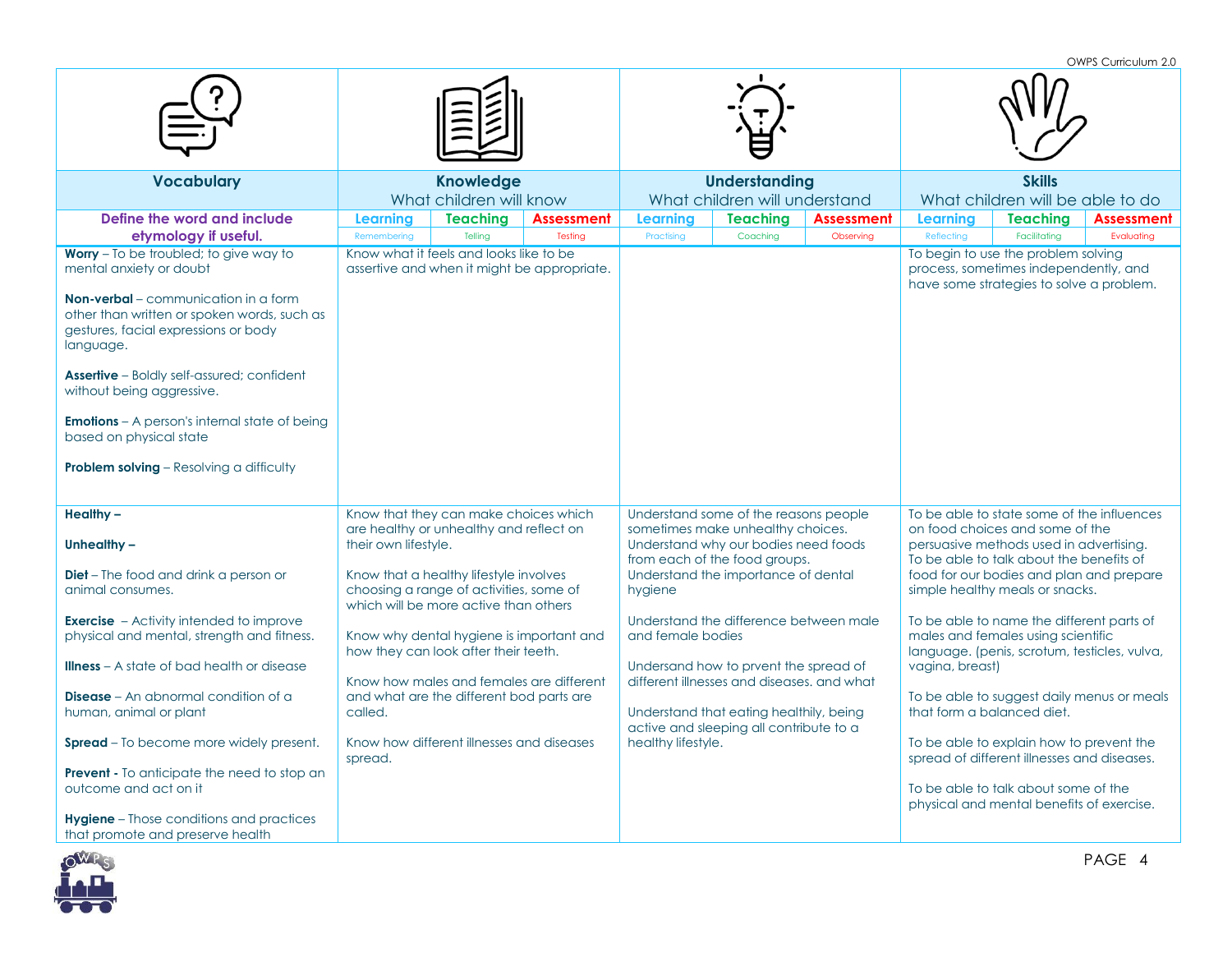|                                                                                                                                                                                                                                                                                                                                                                                                                                                                                                                                                                                                                                                                                                                                                                                                                                                                                        |                                                         |                                                                                                                                                                                                                |                              |                                                                                                              |                                                                                                                                                                   |                                           |                                                   |                                                                                                                                                                                                                                                                                                    | OWPS Curriculum 2.0                      |  |
|----------------------------------------------------------------------------------------------------------------------------------------------------------------------------------------------------------------------------------------------------------------------------------------------------------------------------------------------------------------------------------------------------------------------------------------------------------------------------------------------------------------------------------------------------------------------------------------------------------------------------------------------------------------------------------------------------------------------------------------------------------------------------------------------------------------------------------------------------------------------------------------|---------------------------------------------------------|----------------------------------------------------------------------------------------------------------------------------------------------------------------------------------------------------------------|------------------------------|--------------------------------------------------------------------------------------------------------------|-------------------------------------------------------------------------------------------------------------------------------------------------------------------|-------------------------------------------|---------------------------------------------------|----------------------------------------------------------------------------------------------------------------------------------------------------------------------------------------------------------------------------------------------------------------------------------------------------|------------------------------------------|--|
|                                                                                                                                                                                                                                                                                                                                                                                                                                                                                                                                                                                                                                                                                                                                                                                                                                                                                        |                                                         |                                                                                                                                                                                                                |                              |                                                                                                              |                                                                                                                                                                   |                                           |                                                   |                                                                                                                                                                                                                                                                                                    |                                          |  |
| <b>Vocabulary</b>                                                                                                                                                                                                                                                                                                                                                                                                                                                                                                                                                                                                                                                                                                                                                                                                                                                                      |                                                         | <b>Knowledge</b><br>What children will know                                                                                                                                                                    |                              |                                                                                                              | <b>Understanding</b><br>What children will understand                                                                                                             |                                           | <b>Skills</b><br>What children will be able to do |                                                                                                                                                                                                                                                                                                    |                                          |  |
| Define the word and include<br>etymology if useful.                                                                                                                                                                                                                                                                                                                                                                                                                                                                                                                                                                                                                                                                                                                                                                                                                                    | Learning<br>Remembering                                 | <b>Teaching</b><br>Telling                                                                                                                                                                                     | <b>Assessment</b><br>Testing | <b>Learning</b><br>Practising                                                                                | <b>Teaching</b><br>Coaching                                                                                                                                       | <b>Assessment</b><br>Observing            | Learning<br>Reflecting                            | <b>Teaching</b><br>Facilitating                                                                                                                                                                                                                                                                    | <b>Assessment</b><br>Evaluating          |  |
| <b>Well-being</b> - A state of health, happiness<br><b>Community</b> - A group sharing a common<br>understanding, and often the same<br>language, law, manners, and/or tradition.<br><b>Identity</b> - The difference or character that<br>marks off an individual from the rest of the<br>same kind.<br>Media - The journalists and other<br>professionals who comprise the mass<br>communication industry.<br><b>Environment</b> - The surroundings of, and<br>influences on, a particular item of interest<br><b>Welfare</b> - Health, safety, happiness and;<br>well-being<br><b>Responsibility</b> - A duty, obligation or liability<br>for which someone is held accountable.<br><b>Difference</b> - A characteristic of something<br>that means it is not the same as something<br>else.<br>Similarity - The closeness of appearance or<br>shared properties to something else. | play in the community.<br>works<br>humans towards them. | Know about groups and communities that<br>exist locally, and the roles some people<br>Know what media is and some of how it<br>Know about the needs of animals.<br>including pets, and the responsibilities of |                              | respect diversity, including the importance<br>of recognising and challenging<br>stereotypes.<br>animals.    | Understand and recognise difference and<br>can take and some of what it does.<br>Understand some of the needs of and how<br>to care for the local environment and | Understand some different forms the media |                                                   | To be able to describe aspects of their<br>identity, and to recognise similarities and<br>differences between themselves and<br>others within the wider community.<br>To be able to identify different types of<br>media and some of what it does<br>To be able to discuss responsibility, welfare | and care of the environment and animals. |  |
| <b>Open question</b> – $\alpha$ question cnnot be<br>answered using just yes or no.<br><b>Persevere</b> – To steadfastly continue at a<br>task, journey, or goal, even if hindered by<br>distraction, difficulty, obstacles, or<br>discouragement.                                                                                                                                                                                                                                                                                                                                                                                                                                                                                                                                                                                                                                     | effectively<br>obstacles to my learning                 | Know how do I ask open questions<br>Know how to share my views and opinions<br>Know how to persevere and overcome                                                                                              |                              | Understand what am I good at and what<br>are others good at<br>need to develop<br>contribute to a group task | Understand what new skills would I like or<br>Understand how can different people                                                                                 |                                           | to develop.                                       | To be able to identify their own strengths<br>and skills and those of others.<br>To be able to identify skills they would like<br>To take part in a class learning challenges                                                                                                                      |                                          |  |

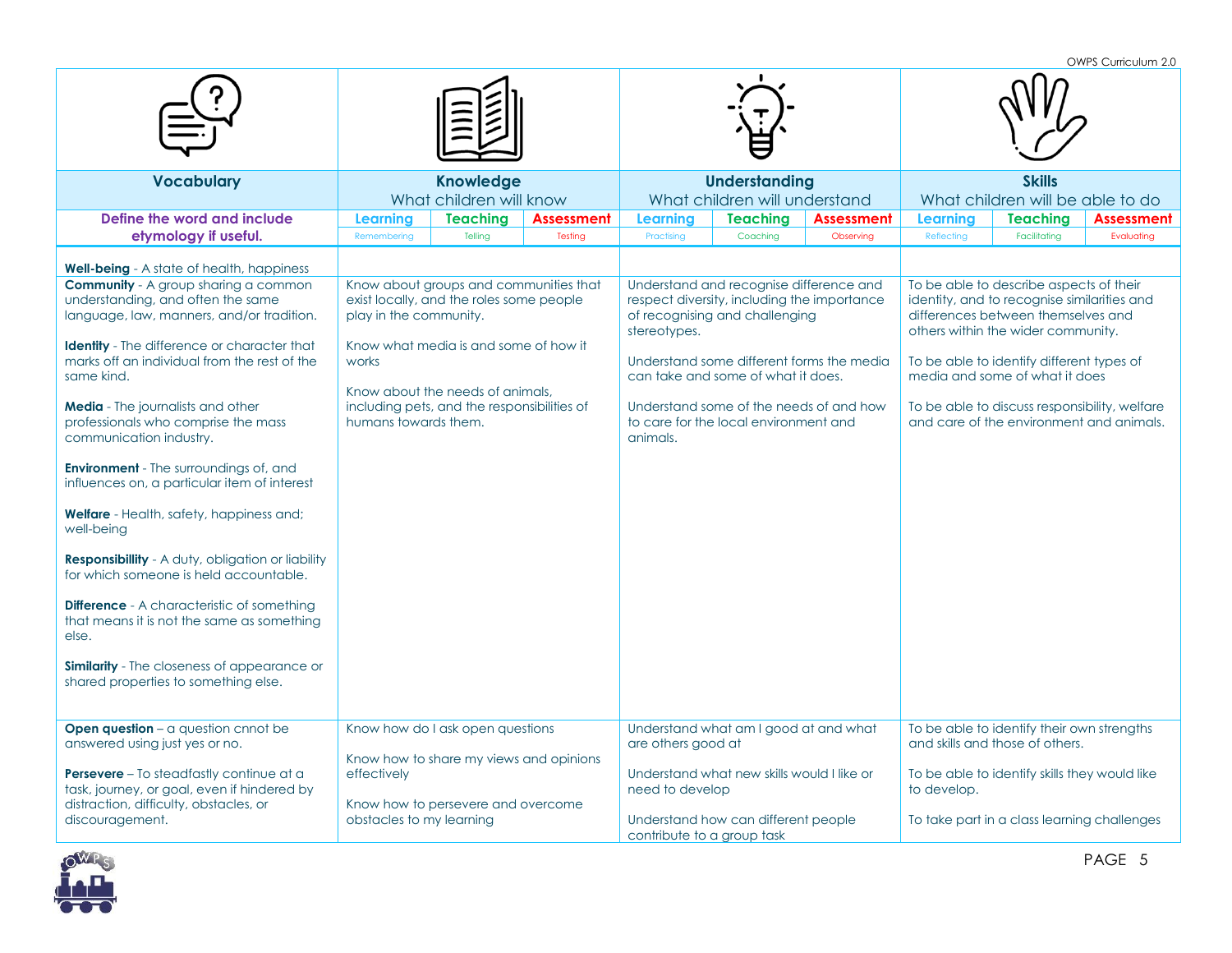|                                                                                                                 |                                             |                                                                                       |                   |                                        |                                                                            |                   |                                                                                                                        |                 | OWPS Curriculum 2.0 |  |
|-----------------------------------------------------------------------------------------------------------------|---------------------------------------------|---------------------------------------------------------------------------------------|-------------------|----------------------------------------|----------------------------------------------------------------------------|-------------------|------------------------------------------------------------------------------------------------------------------------|-----------------|---------------------|--|
|                                                                                                                 |                                             |                                                                                       |                   |                                        |                                                                            |                   |                                                                                                                        |                 |                     |  |
| <b>Vocabulary</b>                                                                                               | <b>Knowledge</b><br>What children will know |                                                                                       |                   |                                        | <b>Understanding</b>                                                       |                   | <b>Skills</b>                                                                                                          |                 |                     |  |
|                                                                                                                 |                                             |                                                                                       |                   |                                        | What children will understand                                              |                   | What children will be able to do                                                                                       |                 |                     |  |
| Define the word and include                                                                                     | Learning                                    | <b>Teaching</b>                                                                       | <b>Assessment</b> | Learning                               | Teaching                                                                   | <b>Assessment</b> | Learning                                                                                                               | <b>Teaching</b> | <b>Assessment</b>   |  |
| etymology if useful.                                                                                            | Remembering                                 | Tellina                                                                               | Testing           | Practising                             | Coaching                                                                   | Observing         | Reflecting                                                                                                             | Facilitatina    | Evaluating          |  |
| <b>Constructive</b> - Carefully considered support                                                              |                                             | Know how different people can contribute                                              |                   |                                        |                                                                            |                   | To be able to work as a group to make                                                                                  |                 |                     |  |
| which is meant to be helpful.                                                                                   | to a group task                             |                                                                                       |                   | Understand how to work well in a group |                                                                            |                   | decisions and solve a problem.                                                                                         |                 |                     |  |
| <b>Feedback</b> – assessment of a process or<br>activity.<br><b>Colloaborate</b> – To work together with others | and ask open questions                      | Know how to show they are listening using<br>their body, express opinions confidently |                   |                                        | Understand how to give constructive<br>feedback and receive it from others |                   | To be able to persevere at a task.<br>To be able to evaluate a group task,<br>including giving and receiving feedback. |                 |                     |  |
| to achieve a common goal.                                                                                       |                                             |                                                                                       |                   |                                        |                                                                            |                   |                                                                                                                        |                 |                     |  |
| <b>Team</b> – Any group of people involved in the<br>same activity                                              |                                             |                                                                                       |                   |                                        |                                                                            |                   |                                                                                                                        |                 |                     |  |
| <b>Evaluate</b> - To draw conclusions from<br>examining information; to assess.                                 |                                             |                                                                                       |                   |                                        |                                                                            |                   |                                                                                                                        |                 |                     |  |

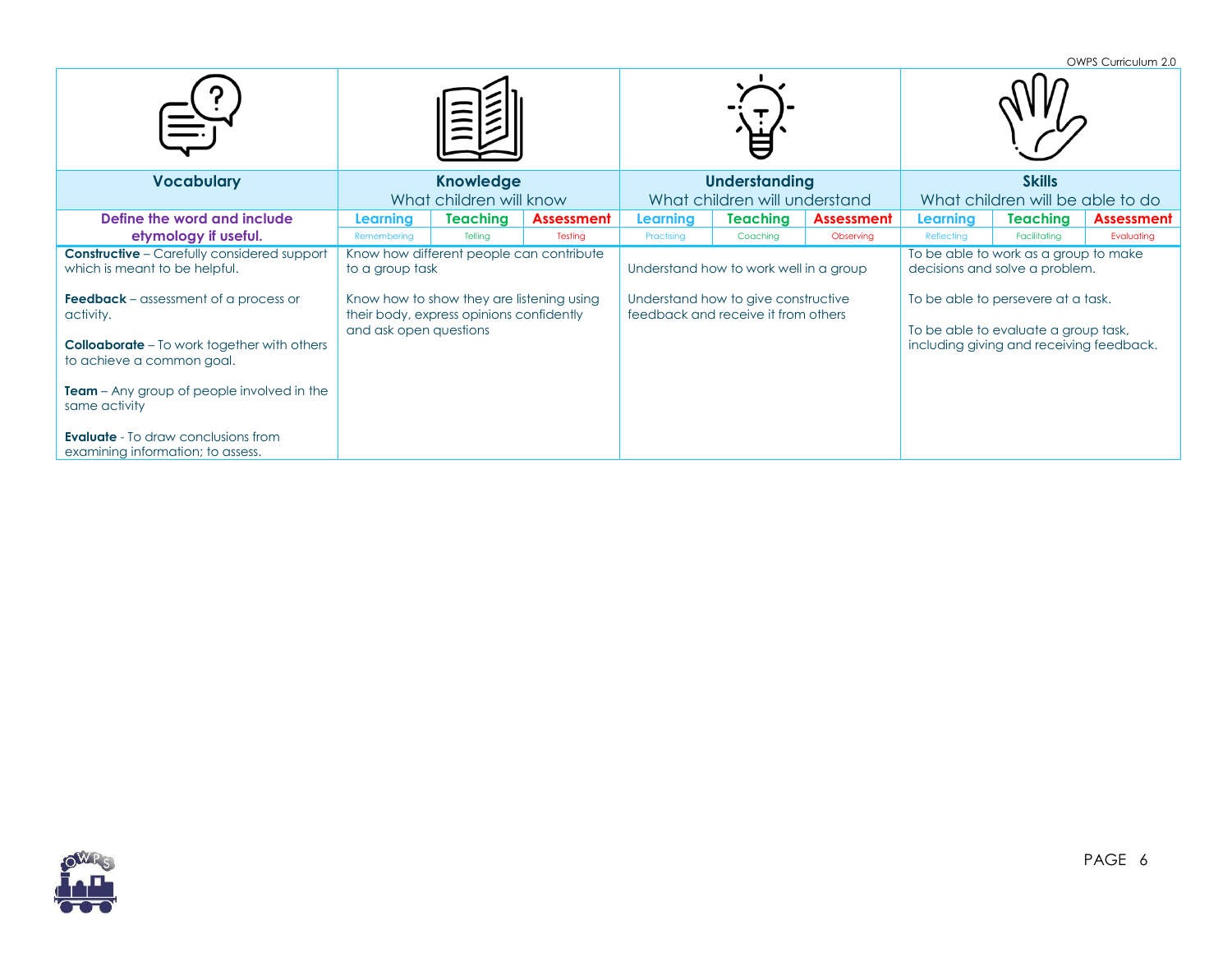



PAGE 7